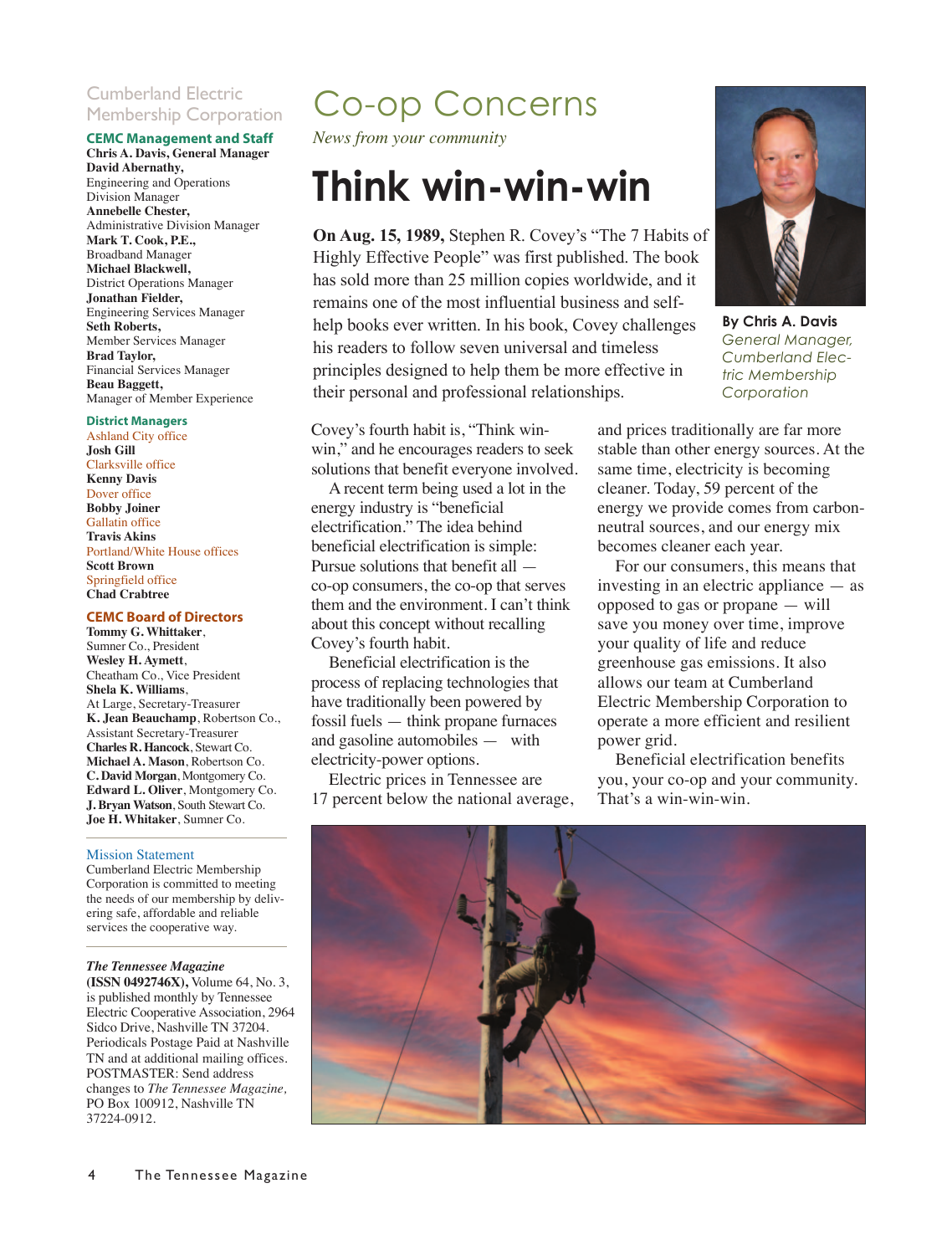# Watson appointed to CEMC board

**T**ryan Watson has been  $\mathbf D$  appointed to serve the remainder of the term of Steve Douglass, who passed away Oct. 26, 2020. Watson represents South Stewart County on Cumberland Electric Membership Corporation's board of directors.

Watson, a graduate of Murray State University, is the branch manager and vice president of the Dover branch of F&M Bank, a position he has held for the past 20 of his 39-year career in the banking industry.



Watson also serves as director of Mid-Cumberland Area Development Corporation; chairman of Stewart County Economic Community Development and Stewart County Industrial Development Board; finance committee chairman and backpack program volunteer at Fort Donelson Memorial United Methodist Church; and board member at EdPro Development Inc.

He and his wife, Tracy, reside in Dover. The Watsons have two grown daughters and five *Bryan Watson* grandchildren.

# Let the sunshine in

One of the easiest ways to warm up your home during late winter and early spring: Open the window drapes.

Saving energy isn't the only benefit of adding natural daylight to your rooms. Daylight is a natural stimulant that makes people feel better.

Here are five ways the sun can help you save energy on heating bills:

1. Open the curtains or blinds during the day and close them once the sun goes down. The heat from the sun's rays could warm up the room enough to remain

comfortable even if you lower the

thermostat. South-facing windows are the best for letting sunlight in during the winter. A side benefit: You won't have to turn on any lamps in sunlit rooms.

2. Clean your windows. Nobody likes that chore, but dirty windows can block natural light from finding its way into the home. Wipe down the indoor glass panes once a month year-round and the outdoor panes once a year.

3. Install a skylight in an otherwise shaded room. The rooftop windows aren't cheap, but they let the sun into the room and give you a view of the sky.

4. Replace any single-pane windows with energyefficient, double-pane models. Besides letting in the light, they keep your home's heated air from leaking outside.

5. As spring arrives and the weather starts warming up, an abundance of natural light in your rooms could allow you to turn the heat off a bit sooner.

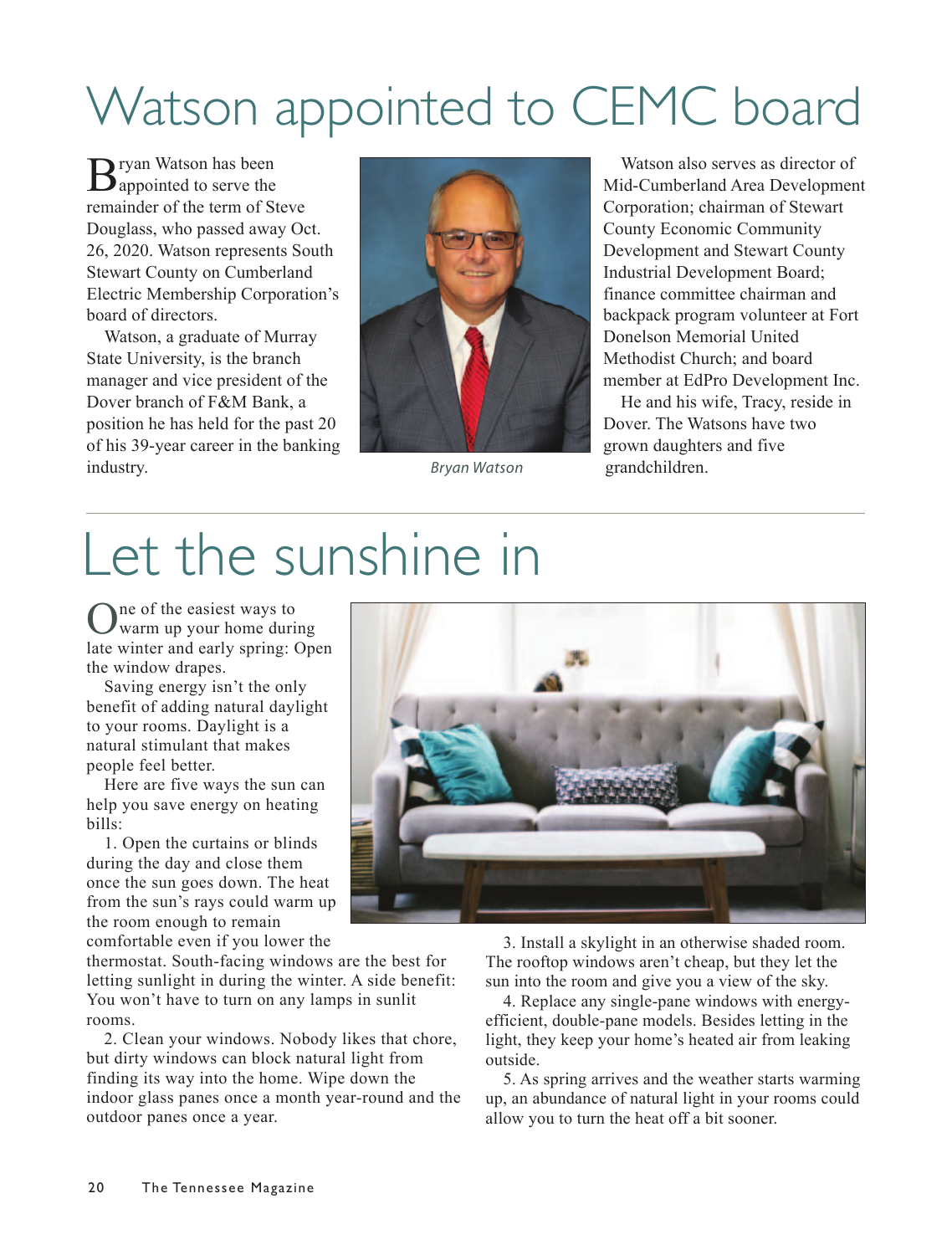# **2020 In Numbers**

**Upon completion of Phase 1 Fiber Construction,** we have accomplished:

**Miles of** fiber constructed



1,400+ miles

**Number of locations passed** & CCFiber services made available



16.500+ homes & businesses

Number of fiber subscribers (and lives changed!)



as of December 30, 2020

### But we're just getting started... **On to Phase 2!**

**Phase 2 Fiber Construction** is projected to pass



2020 undoubtedly was a challenging year for everyone, and our team at Cumberland<br>2020 Connect is no exception. Cumberland Connect began construction on its Fiber Network Build-out in November of 2019 and officially launched our project in May 2020. We set out with the goal of bringing fast, reliable broadband access throughout our entire service territory. During the initial planning of our project, we certainly did not anticipate having to construct our network in the midst of a global pandemic. But these difficult circumstances and the way they changed our world highlighted the importance of our mission. Access to Internet is especially critical now more than ever, given that many people are working, accessing telemedicine, and going to school remotely. With that in mind, our dedication to our members spurred us on to get to work.

Retracing an entire infrastructure throughout five counties is a monumental task, and our construction schedule was aggressive as a result. Mike Neverdusky, our Network Operations Manager, knows firsthand that Cumberland Connect has garnered industry recognition from our vendor partners and from our service provider peers for the rapid speed of our design and deployment. "We went from first hire to first sign up in only 9 months, then to installing 200+ members weekly," comments Mike. "I am extremely proud of all the hard work and long hours all the teams have put in to make Internet a reality for so many members in our first year." Even now, our crews continue to work seven-day workweeks and average a pace of over 30 miles of new fiber constructed every week. All of the hard work was worth it, because by the end of our first year, CCFiber broadband services were connected at over 5,000 homes and businesses. And we're far from finished - because that was only Phase 1! We are projecting to pass over 21,000 homes and businesses throughout Phase 2 Fiber Construction in 2021.

We are so honored to serve all of our members and invest into our communities with this project. Our members deserve the very best, and we are devoted to expanding our network throughout our service territory. Because for all of us at Cumberland Connect, our purpose is

### **Connecting you to your best life!**



To check service availability and sign up for updates on our progress, visit us at www.CumberlandConnect.com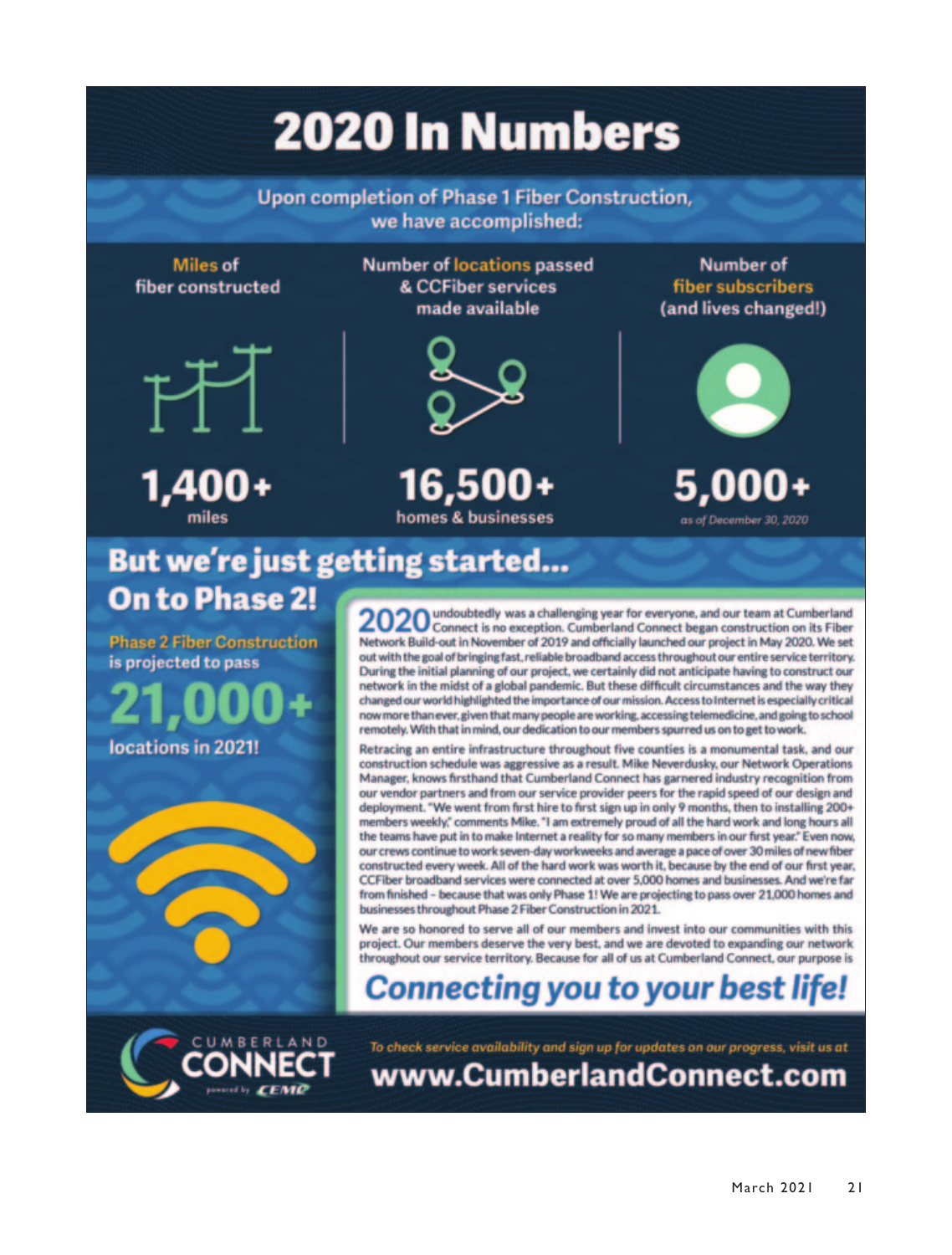# Prepare now for spring storms

Spring officially begins on Saturday, March 20.<br>
Along with warmer weather and longer days, spring often brings strong storms to Tennessee. Here are some tips from the American Red Cross to help your family be better prepared for spring weather.

### *Make a plan*

Develop a plan to help your family respond to disasters. Discuss how to prepare and respond to emergencies that are most likely to happen where you live, learn, work and play. Identify responsibilities for each member of your household and plan to work together as a team. Know where you and your family will shelter during severe weather. Identify a basement, storm shelter or an inner hallway or closet that can provide protection during storms.

### *Get educated*

Know the difference between storm watches and warnings. A watch means that bad weather is possible. A warning means that bad weather is occurring, and you should seek shelter. Conditions following a storm can be hazardous. Stay away from downed power lines, and call Cumberland Electric Membership Corporation at 1-800-987-2362, or dial 911.

### *Have a kit*

Take time now to organize the basic supplies you will need during a disaster. Basic kits should include food, water, medicine, a flashlight, battery-powered radio and extra batteries, first-aid kit, medicine, cell phone and charger. A full list of items to include in your kit can be found at redcross.org.

### *Prepare for power outages*

Despite our best efforts, strong storms can create extended power outages. Battery-operated flashlights and lanterns can provide light and are safer than candles. Keep your refrigerator and freezer doors closed as much as possible. If you plan to use a generator, have an electrician properly install it to keep you, your family and first responders safe.

If you do lose power, be sure to let us know by calling 1-800-987-2362 or by using the SmartHub mobile app. Our team will work to restore power as quickly and safely as possible, and you can follow our progress by viewing the outage map at cemc.org/outagemap. To learn more about CEMC's power restoration process and why outages occur, visit cemc.org/outage-faq.

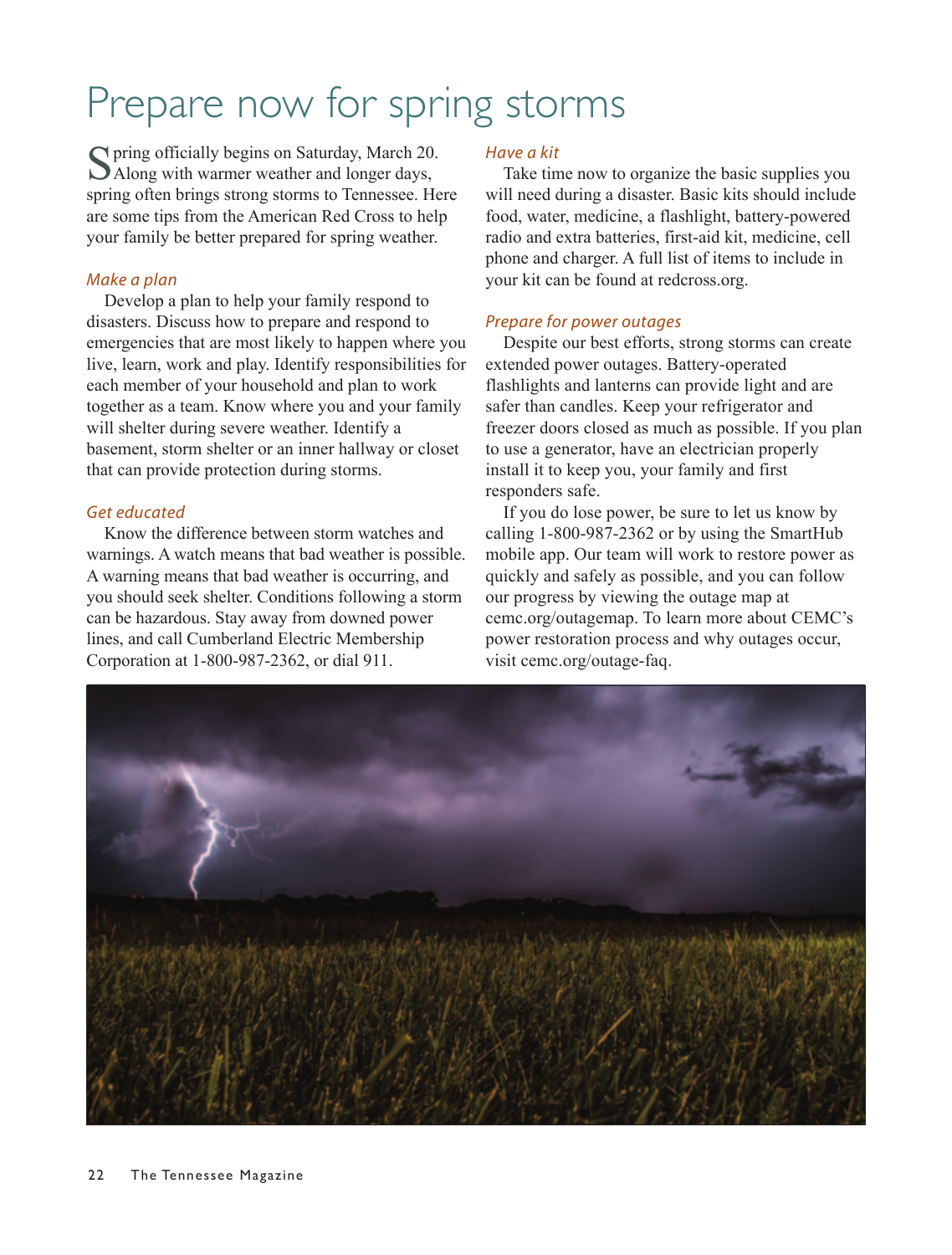# Three electrifying kitchen appliances that save time and energy

 $\sqrt{\ }$  Thether your oven and stove top are powered by gas or electricity, it's no secret that they consume more energy than smaller countertop appliances, like slow cookers and toaster ovens. In addition to efficiency, smaller kitchen appliances can provide faster cooking times and less hassle with cleanup.

If you're looking for convenient cooking methods with the added bonus of energy efficiency, here are



*Air fryers circulate hot air (convection) to cook food. This means little to no oil is required, resulting in healthier meals than those from traditional fryers. Photo credit: Hamilton Beach*

three electrifying appliances for your kitchen:

1. Air fryers are becoming increasingly popular, and consumers have a lot of good things to say about these handy little appliances. Air fryers use convection to circulate hot air and cook the food — this means little to no oil is required, resulting in healthier meals than those from traditional fryers. Because air fryers are fairly small, they won't take up much of your counter space, and with everything

cooked in the fryer, cleanup will be a breeze.

Air fryers are available in a variety of sizes, and prices range from \$40 to more than \$200.

2. Electric griddles have certainly been around for a while, and they offer several benefits for any home chef (beyond bacon and eggs!). Griddles are convenient because you can cook everything at once like a



*Electric griddles consume small amounts of energy and provide quick cooking times, so your energy bill will thank you. Photo credit: Hamilton Beach*

"one-pan" meal, and the possibilities are endless. From fajitas to sandwiches to French toast, griddles can help satisfy any taste buds. They consume small amounts of energy and provide quick cooking times, so your energy bill will thank you. Prices and sizes for griddles vary, but you can typically find one for about \$30 at your local retail stores.

3. Pizza brings people together, so why not consider a pizza maker for your kitchen? These compact countertop machines are inexpensive alternatives to costly brick ovens, and they use less energy than your traditional oven. Choose your own fresh ingredients to whip up a faster, healthier pizza at home. Plus, most pizza makers are multifunctional and can be used to cook flatbreads, frittatas,

> quesadillas and more. You can purchase a pizza maker for about \$30 to \$150-plus online or at your local retailer.

These are just a few electrifying appliance options for your kitchen. Remember that when you're cooking a smaller meal, countertop appliances can save time and energy. To learn about additional ways to save energy at home, visit cemc.org.



*Pizza makers are compact, inexpensive and use less energy than your traditional oven. Photo credit: Hamilton Beach*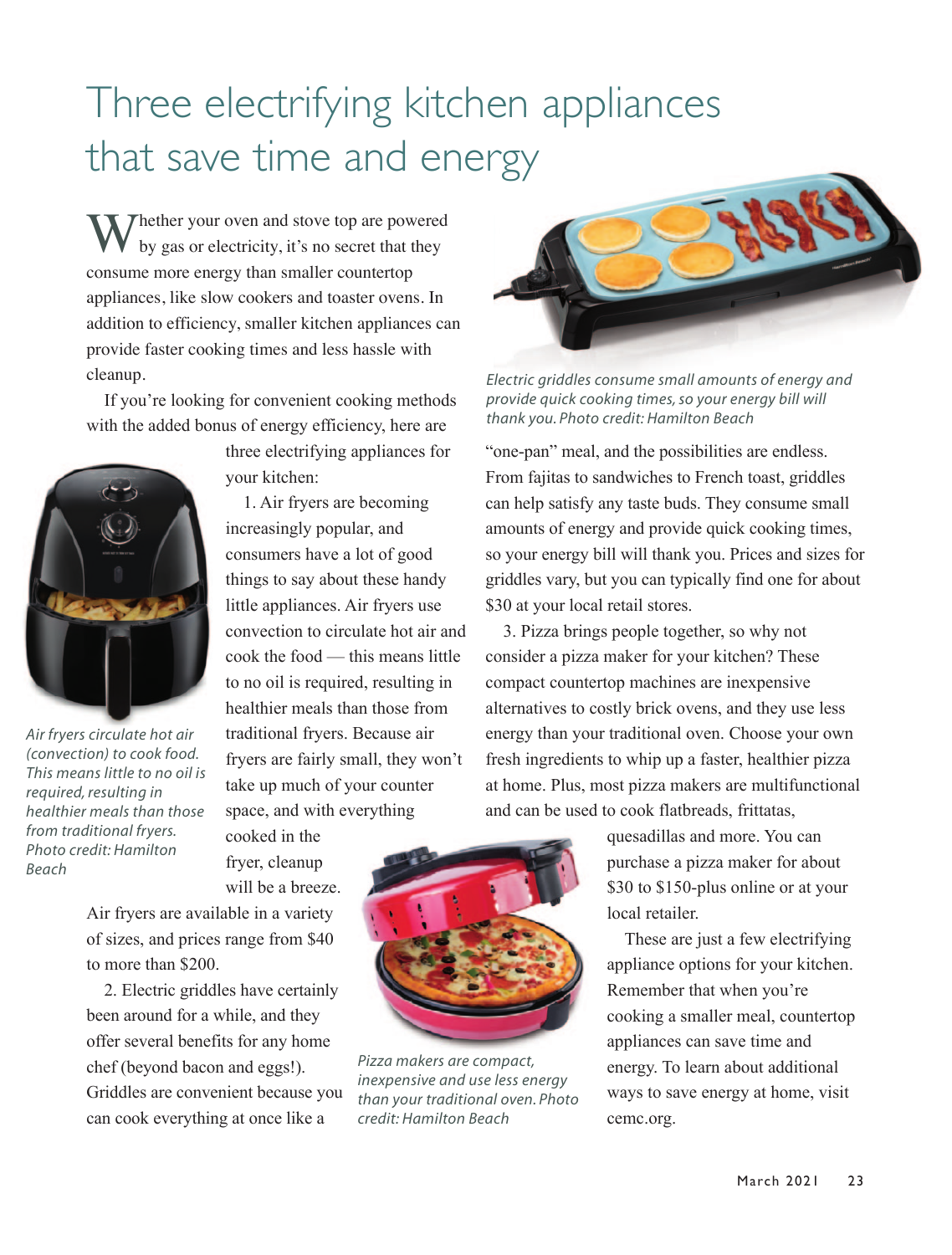# Smart home tech for your budget

### *By Maria Kanevsky*

 $\bigcap$  mart home devices can add comfort and convenience  $\bigcup$  to your life, but the price tag for some of these devices can be another story. Since many smart home technologies are new and cutting-edge, the cost of owning these devices can sometimes be a major barrier. Luckily, there are several inexpensive options for smart home devices that won't break the bank while still offering nearly all the same benefits. If you're new to smart home technologies, here are three inexpensive options to get you started.

Smart home speakers provide a wide range of features such as the capability to play music, call friends or family or even locate a misplaced smartphone. One of the most useful aspects of smart home speakers is that they act as a smart home hub for your other smart devices. Each smart speaker comes with a voice assistant, like Amazon Alexa or Google Assistant, which can be used to control additional smart devices in your home. When choosing a smart home speaker, make sure your other smart devices are compatible with the system. Google Assistant, for example, works best with other Google products, rather than Amazon or Apple products. Several smart home speakers, especially smaller, entry-level types like the Amazon Echo Dot and Google Home Mini, can cost as little as \$30 or less. This makes them more affordable than the larger versions like Amazon Echo and Google Home while still offering nearly all the same features.

Another affordable smart home technology is the smart plug. The technology works by directly inserting the smart plug into an outlet, then plugging your device into the smart plug. This can make any device "smart" by connecting it to your Wi-Fi network through the smart plug. They can also be used with smart home speakers. One of the best features of a smart plug is that it can help you reduce your monthly energy use. This can be done by programming automatic shut-off times to prevent devices from drawing energy when they're not in use. There are plenty of inexpensive and well-performing smart plugs available for less than \$20.

Smart lightbulbs are among the cheapest and easiest smart devices to install in your home. They can be controlled through your phone or by voice if connected to your smart home speaker. Some interesting features include the capability to choose different lighting colors and shades, dimness levels and the ability to turn them on or off entirely. There is an extensive market for smart



*Smart home speakers like the Amazon Echo Dot offer a wide range of features that provide consumers convenient control of smart home devices. Photo source: Abby Berry, NRECA*

LED bulbs, but some of the less expensive options are the Wyze Bulb, the Lifx Mini and the Ikea Tradfri, with prices ranging from about \$8 to \$20 per bulb. For multibulb fixtures, an alternative to buying several smart bulbs is to buy a smart light switch to control the entire fixture. However, this option doesn't allow for different color choices and requires a bit more handiwork to manually change out the switches.

Remember that if you're looking to buy more than one smart home device, make sure the devices are compatible with your smart home hub (Google Home Mini with Google products or Amazon Echo Dot with Amazon products) to ensure the best performance of all devices. As with any smart home device, access to a secure and stable Wi-Fi connection will be crucial to properly using the technology. Smart home devices will almost always be more expensive than their "nonsmart" counterparts, but they provide additional comfort and convenience that traditional devices simply cannot. The value of these devices is up to you, the consumer, to determine if they are truly worth the price.

*Maria Kanevsky writes on consumer and cooperative affairs for the National Rural Electric Cooperative Association, the national trade association representing more than 900 local electric cooperatives. From growing suburbs to remote farming communities, electric co-ops serve as engines of economic development for 42 million Americans across 56 percent of the nation's landscape.*